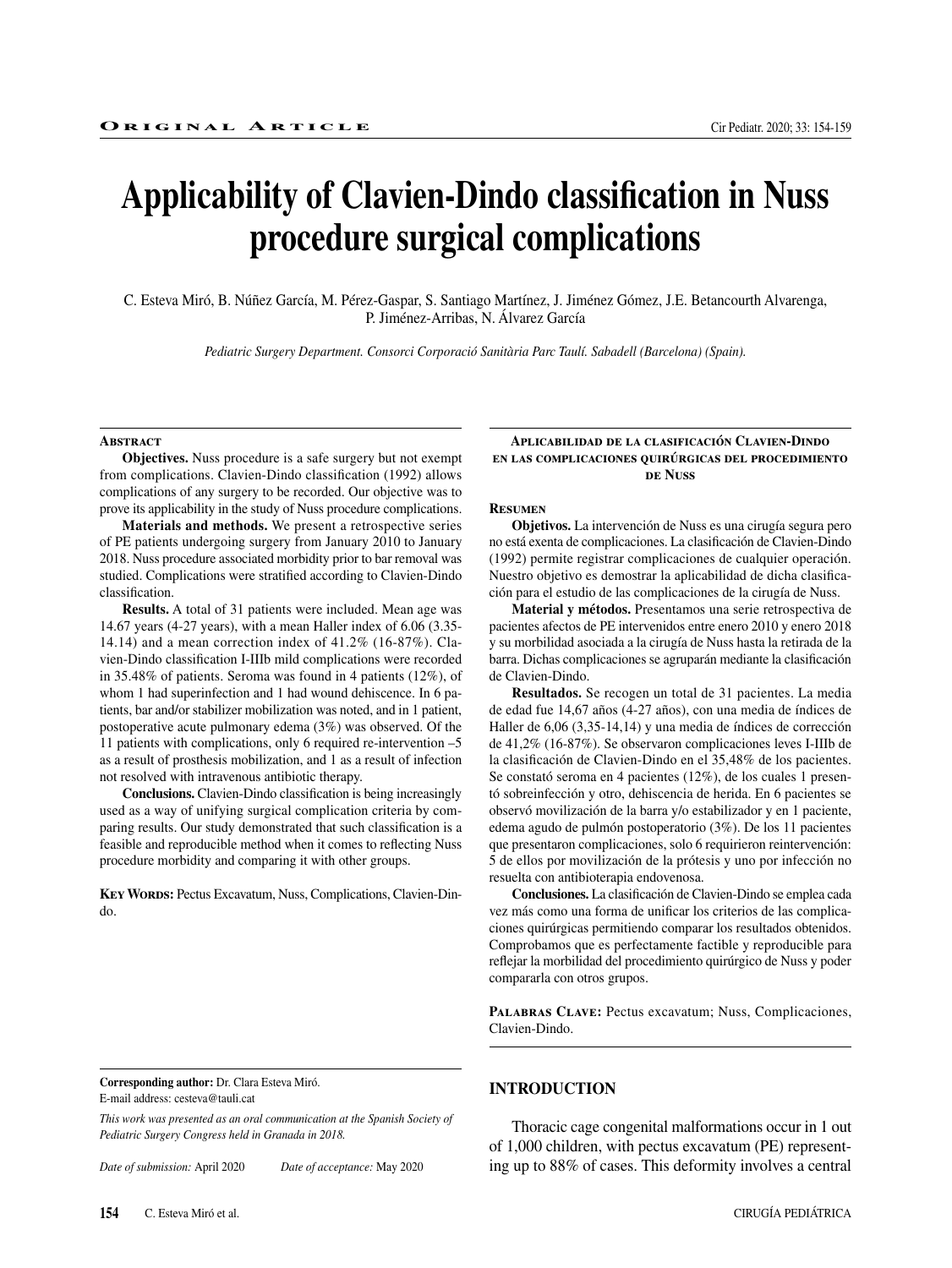### **Table 1. Clavien–Dindo classification of surgical complications.**

- **I** Any deviation from the normal postoperative course without the need for pharmacological treatment or surgical, endoscopic, and radiological interventions Allowed therapeutic regimens are: drugs as antiemetics, antipyretics, analgetics, diuretics, electrolytes, and physiotherapy. This grade also includes wound infections opened at the bedside
- **II** Complications requiring pharmacological treatment with drugs other than such allowed for grade I complications Blood transfusions and total parenteral nutrition are also included
- **III** Complications requiring surgical, endoscopic, or radiological intervention
- IIIa Intervention not under general anesthesia
- IIIb Intervention under general anesthesia
- **IV** Life-threatening complications (including CNS complications) requiring ICU management
	- IVa Single organ dysfunction (including dialysis)
- IVb Multiorgan dysfunction
- **V** Death of the patient

#### **Suffix "d"**

*Complications that have the potential for long-lasting disability after patient's discharge are highlighted by a suffix ("d" for disability) to the respective grade of complication*

*This suffix indicates that a follow-up is required to comprehensively evaluate the outcome and related long-term quality of life*

depression of the thoracic cage which can be symmetric or asymmetric<sup>(1)</sup>.

PE not only causes esthetic issues, but also various cardiovascular and/or respiratory symptoms, according to severity. The most frequent symptoms include decreased cardiac output, mitral valve prolapse, cardiac arrhythmia, restrictive pulmonary disease, pulmonary atelectasis, and paradoxical breathing<sup>(1-5)</sup>.

Various therapeutic options have been proposed. However, since it was first described in 1998, Nuss procedure has become the most widely used surgery for  $PE$  correction<sup> $(2-5)$ </sup>.

It is a minimally invasive procedure as compared to older techniques, but it is not exempt from complications both in the immediate and long-term postoperative period(5-8).

In 1992, Clavien published a classification of surgical complications based on the treatment required for correction(9). However, in 2004, and along with Dindo, they both redefined the categories into  $5$  grades<sup> $(10)$ </sup>, as demonstrated in Table 1.

In 2009, Clavien<sup> $(11)$ </sup> published the first multicenter study, which analyzed and assessed the classification's

effectiveness in terms of recording and comparing the surgical complications of various surgical techniques and healthcare facilities.

This classification is being increasingly used in various specialties, including pediatric surgery(12,26). However, application in the study of video-assisted Nuss thoracoplasty in pediatric patients has not been assessed yet.

The objective of this work was to demonstrate the usefulness of this classification and its applicability when it comes to categorizing and stratifying pectus excavatum surgical complications following Nuss technique.

# **MATERIALS AND METHODS**

A descriptive, retrospective study of complications associated with video-assisted Nuss thoracoplasty for PE repair was carried out.

PE patients undergoing surgery and bar removal after treatment completion in our healthcare facility from January 2010 to January 2018 were included. PE patients not undergoing surgery as a result of not meeting surgical indication criteria and PE patients already operated on, including those having undergone a different procedure from Nuss thoracoplasty, were excluded.

In all patients, a preformed Nuss bar was placed through unilateral thoracoscopy and bilaterally fixed using metallic stabilizers.

All complications in the first 3 months following bar removal were recorded, with complications being defined as any deviation from the normal postoperative course. Postoperative complications were identified, quantified, and stratified according to Clavien-Dindo classification criteria.

Clavien-Dindo classification (Table 1) is a stratification of postoperative complications based on objective data. It defines the various categories according to the medical resources required for treatment<sup>(9,10)</sup>. Categories I-II are considered mild, whereas categories III-V are considered severe.

Given that it is based on objective data, it can be reproduced in any procedure and used to compare techniques and healthcare facilities(11).

The current classification, which is based on that of 2004, does not consider hospital stay as an indicator of severity. The suffix "d" was added to the 1992 classification, which allowed patient perspective to be taken into account for complication severity estimation.

Therefore, it is a physician and patient perspective based resource that stresses treatment risk and invasiveness, which allows subjective connotations in postoperative event interpretation to be minimized.

There is a growing number of references in the literature on the use of Clavien-Dindo classification in pediatric surgery $(12-26)$ . They all describe it as a useful tool for complication severity categorization purposes.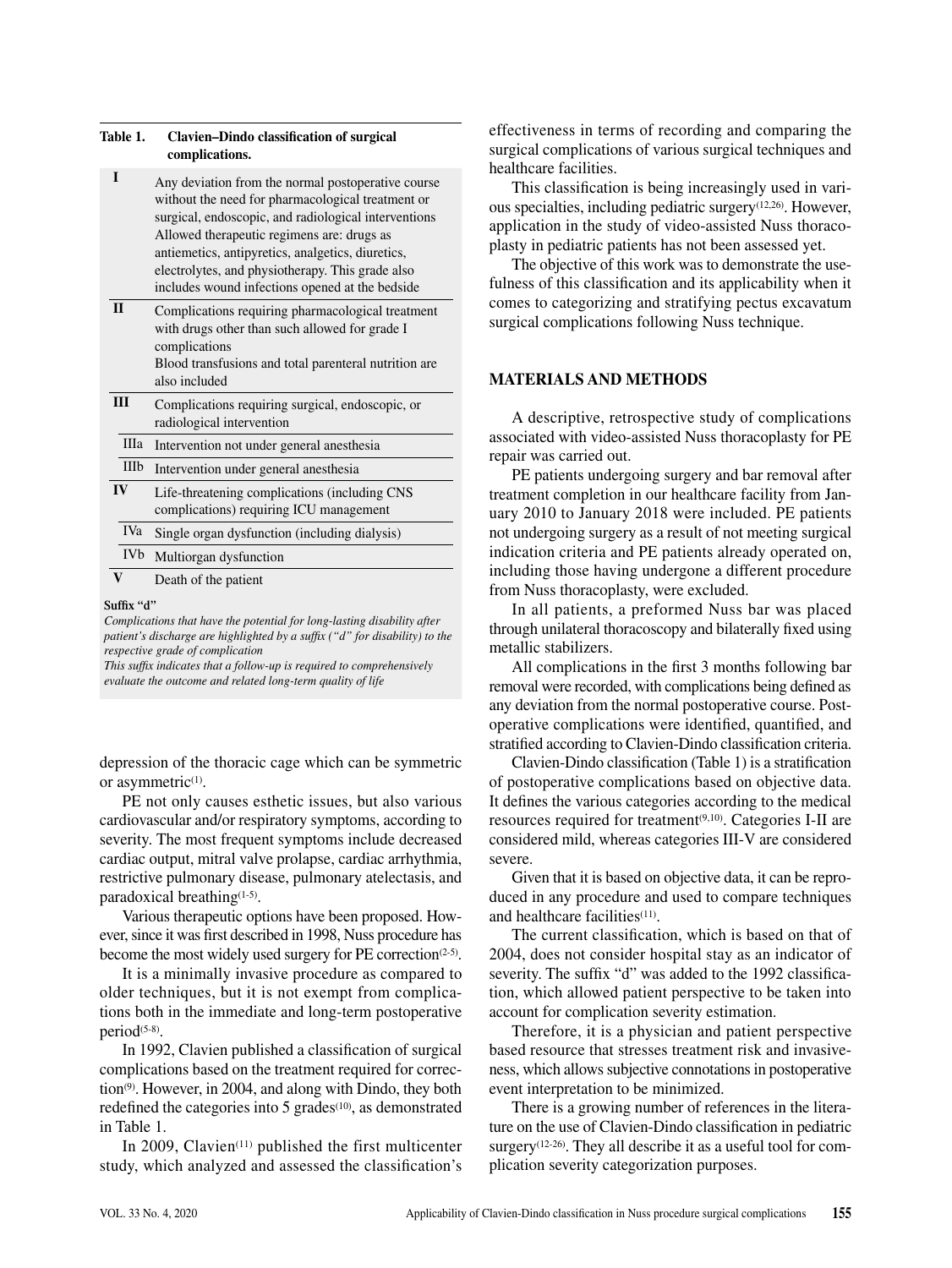**Table 2. Series characteristics.**

| Mean age                   | $14.67(4-27)$      |
|----------------------------|--------------------|
| <b>Sex</b>                 |                    |
| – Male                     | $67.74\%$ (21)     |
| – Female                   | $32.25\%$ (10)     |
| <b>Symptoms</b>            | 93.54\% (29)       |
| – Asthenia                 | $77.41\%$ (24)     |
| - Thoracic pain            | $45.16\%$ (14)     |
| - Respiratory infections   | $19.35\%$ (6)      |
| Psychological involvement  | $80.64\%$ (25)     |
| <b>Complementary tests</b> | $100\%$ (31)       |
| – Thoracic CT-scan         | $100\%$ (31)       |
| - Mean Haller index        | $6.06(3.35 -$      |
|                            | 14.14)             |
| - Mean correction index    | $41.2\%$ (16-87\%) |
| - Echocardiography         | $61.29\%$ (19)     |
| - Abnormal                 | $15.78\%$ (3)      |
| – Ergospirometry           | 38.70\% (12)       |
| - Abnormal                 | $91.66\%$ (11)     |

#### **RESULTS**

In the 8 study years, a total of 59 PE patients were operated on, 31 of whom underwent surgical correction according to Nuss technique.

Demographic and clinical characteristics are featured in table 2.

Mean age at surgery was 14.67 years, with 67.74% of male patients.

The most frequent preoperative symptoms included asthenia (77.41%), thoracic pain (45.16%), and respiratory infections (19.35%). Up to 25 of the 31 study patients (80.64%) had psycho-emotional disorders, such as low self-esteem as a result of physical appearance, fear to other people's refusal, and social avoidance behavior.

Regarding complementary tests, a thoracic CT-scan was performed in 100% of patients. This allowed Haller index, with a mean value of 6.06 (3.35-14.14), and correction index, with a mean value of 41.2% (16-87%), to be calculated. Further anatomic disorders were searched for, but they were not found.

Echocardiography was carried out in 61.29% of patients, without significant findings, except for 3 patients (9.67%) where unimportant disorders with no clinical significance, such as mild tricuspid insufficiency or ventricular extrasystole, were found. Echocardiography indication was performed based on symptoms, as explained by patients themselves.

**Table 3. Surgery and postoperative course characteristics.**

| Surgery data                                        |                    |         |
|-----------------------------------------------------|--------------------|---------|
| Nuss bar                                            | 31                 | $100\%$ |
| <b>Stabilizers</b>                                  | 31                 | $100\%$ |
| Thoracoscopy                                        | 31                 | $100\%$ |
| Previous sternal elevation                          | 5                  | 23.80%  |
| Subcutaneous drainage                               | $\theta$           | $0\%$   |
| Thoracic drainage                                   | 2                  | 6.45%   |
| Postoperative data                                  |                    |         |
| Mean UCI stay (days)                                | $3.06(1-5)$        |         |
| Mean hospital stay (days)                           | $7.90(5-16)$       |         |
| Media de días con catéter peridural                 | $3.06(1-6)$        |         |
| Mean duration of epidural<br>catheterization (days) | $5(3-14)$          |         |
| Mean duration of oral analgesia (days)              | 27.16<br>$(14-60)$ |         |

Ergospirometry was conducted in 38.7% of patients, with abnormal results in 91.66% of cases. Most patients had normal values at rest, but abnormal values during exercise, with significantly decreased forced expiratory volume (FEV1) and forced vital capacity (FVC).

Surgery and postoperative course characteristics are demonstrated in table 3.

A Nuss bar with a stabilizer in each hemithorax was placed in all patients, under thoracoscopic vision. In 5 patients (16.12%) with severe malformation (>9 Haller index), sternal elevation was carried out to facilitate bar passage through the retrosternal space.

None of the patients required subcutaneous drainage, and only two patients (6.45%) required thoracic drainage in the immediate postoperative period as a result of residual pneumothorax.

Patients had a mean Pediatric Intensive Care Unit (P-ICU) stay of 3.06 days (1-5). The main reason for long P-ICU stay was poor postoperative pain control. Mean hospital stay was 7.90 days (5-16), with mean duration of epidural catheterization being 3.06 days (1-6), and mean duration of intravenous analgesia being 5 days (3-14). Mean duration of oral analgesia was 27.16 days (14-60).

Complications were noted in 11 patients (35.48%). A total of 15 complications were recorded, since some of them were secondary to others (Table 4).

In 4 patients (12.90%), seroma occurred. 2 resolved spontaneously, 1 had wound superinfection, and the remaining 1 had suture dehiscence and bar mobilization.

In total, 6 patients (19.35%) had bar and/or stabilizer mobilization. 2 (6.45%) had bar mobilization with intra-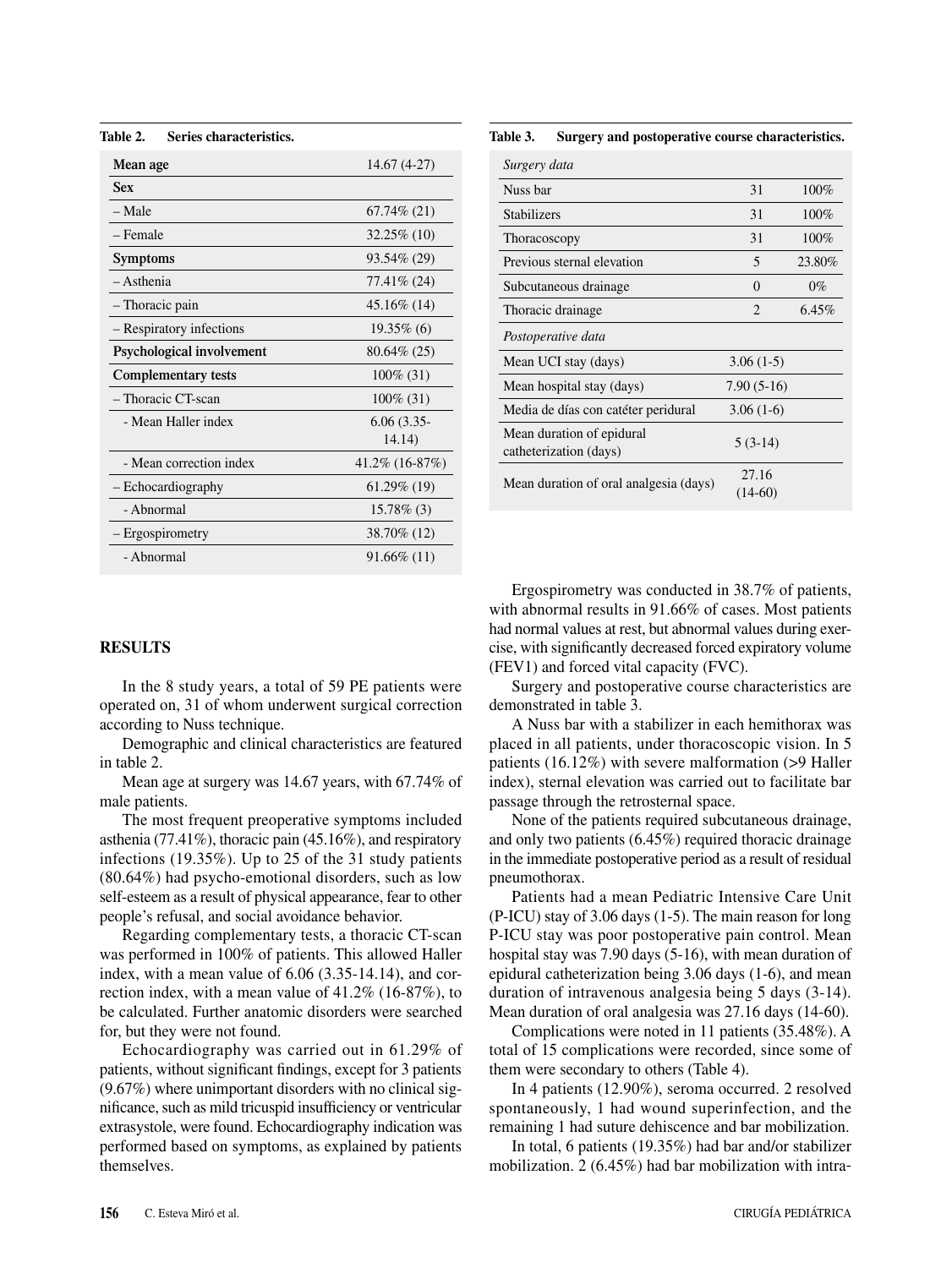#### **Table 4. Complications by patient.**

| Patient               | Complications                                           | <i>Treatment</i>                                                   | Clavien-<br>Dindo grad |
|-----------------------|---------------------------------------------------------|--------------------------------------------------------------------|------------------------|
|                       | Stabilizer mobilization + suture<br>dehiscence          | Surgery                                                            | <b>IIIb</b>            |
| $\mathcal{D}_{\cdot}$ | Seroma                                                  | Spontaneously resolved                                             | I                      |
| 3                     | Seroma + stabilizer mobilization<br>+ suture dehiscence | Surgery                                                            | IIIb                   |
| 4                     | Bar mobilization                                        | Surgery                                                            | IIIb                   |
| 5                     | Acute pulmonary edema                                   | Drug treatment and respiratory physiotherapy in the pediatric unit | $\mathbf{I}$           |
| 6                     | Stabilizer mobilization                                 | No treatment required. Bar removal surgical finding                | I                      |
| 7                     | Seroma                                                  | Spontaneously resolved                                             | I                      |
| 8                     | Bar mobilization                                        | Surgery                                                            | IIIb                   |
| 9                     | Seroma + wound superinfection                           | Antibiotic therapy                                                 | $\mathbf{I}$           |
| 10                    | Wound infection                                         | Surgery                                                            | IIIb                   |
| 11                    | Stabilizer mobilization                                 | Surgery                                                            | IIIb                   |

thoracic migration, and the remaining 4 had detachment of one of the stabilizers (of the bar).

1 patient had acute pulmonary edema, but it did not require ICU admission and was resolved with drug therapy and respiratory physiotherapy.

Of the aforementioned patients, 6 (19.35%) required re-intervention. None of them required a third surgery. 2 patients had bar intrathoracic migration, one of them 2 months following thoracoplasty, and the other one 1.5 years following surgery. In both cases, thoracoscopy was used to re-place the bar and fix it to the stabilizers; postoperative course was uneventful. In the remaining 3 patients, re-intervention demonstrated bar detachment from one of the stabilizers, as well as wound dehiscence in 1 patient. These complications were found 17 months, 2 months, and 14 months following thoracoplasty. In these 3 patients, only one intervention was needed to re-place the bar inside the stabilizers and fix it to them, which means no intra-thoracic approach was required. Finally, 1 patient required surgical review and cleansing as a result of wound infection 10 days following Nuss bar removal surgery. The infection was limited to the subcutaneous plane, so no intra-thoracic approach was needed.

All patients requiring re-intervention as a result of bar and/or stabilizer mobilization underwent surgery in the first 2 years of the series. At that time, an absorbable braided suture was used to fix the bar to the stabilizers, but it was subsequently reinforced with an absorbable monofilament suture while adding more fixation points.

No cardiac, pericardial, mediastinal, or pulmonary perforations were observed, and no rib fracture, death, or other important complications among those described in

| Table 5. | Categorization of complications according to |  |
|----------|----------------------------------------------|--|
|          | Clavien-Dindo classification.                |  |

|            | 3 | 9.67%  |
|------------|---|--------|
| П          | 2 | 6.45%  |
| IIIa       |   |        |
| IIIb       | 6 | 19.35% |
| <b>IVa</b> |   |        |
| <b>IVb</b> |   |        |
|            |   |        |

the literature were noted $(8)$ . No thoracic defect overcorrection was evidenced either.

Table V features the number of complications found in the study according to Clavien-Dindo classification grades. The classification establishes that, if various complications are noted in one single patient, the most severe one will be considered for stratification purposes.

In these series, 11 patients (35.48%) had complications, 6 (19.35%) of which severe, since they required re-intervention under general anesthesia.

## **DISCUSSION**

Pectus excavatum (PE) is a congenital malformation of the thoracic cage with potential functional and psychoemotional consequences for patients<sup>(1)</sup>.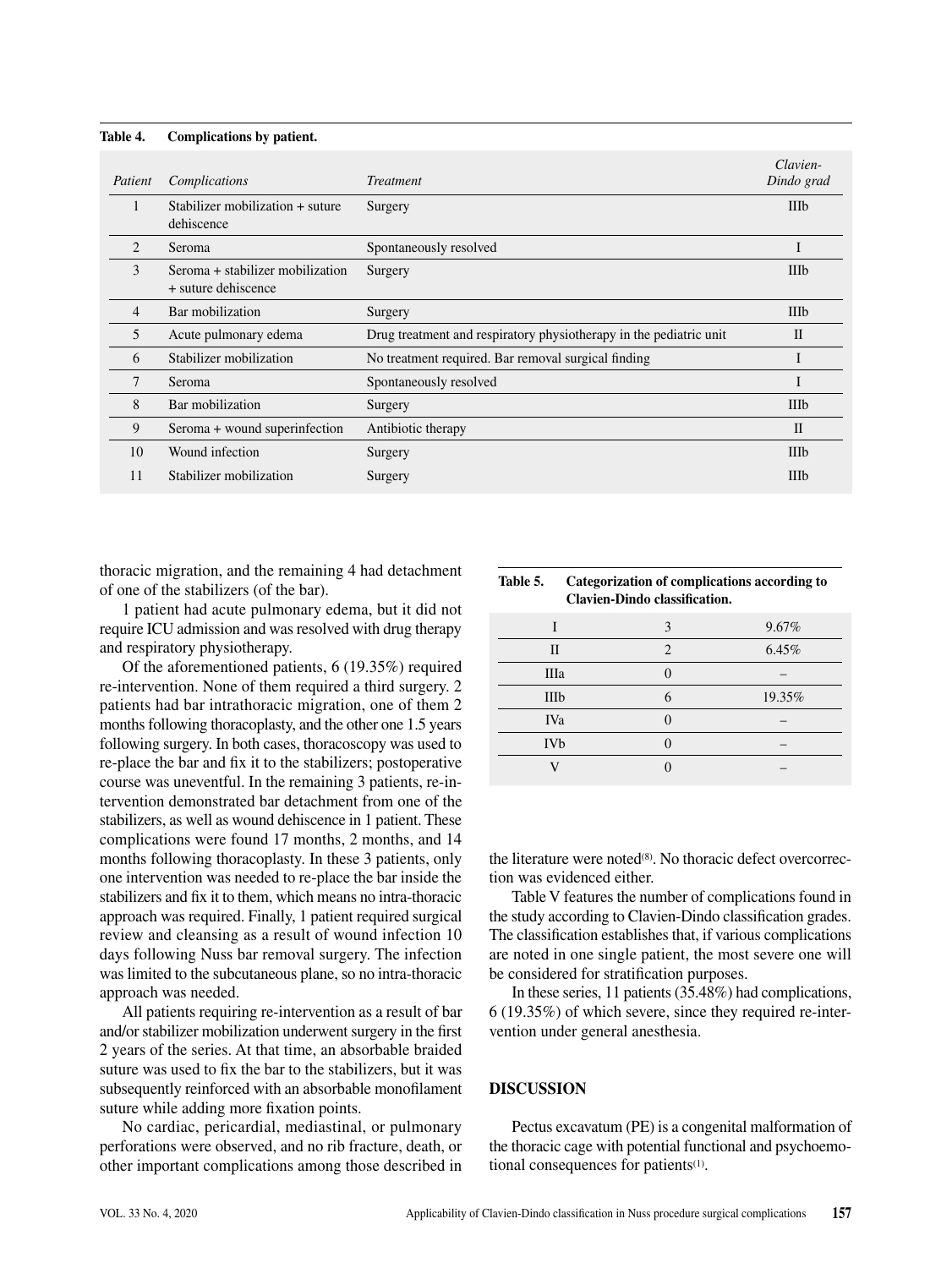Over the years, it has been treated using various surgical techniques, which have been increasingly less invasive. First described in 1998<sup>(3)</sup>, minimally invasive thoracoplasty according to Nuss technique has been widely used in several countries. It has proved to reduce clinical signs caused by ongoing lung and mediastinal structure compression<sup>(1-5)</sup>.

Like other surgeries, it is not exempt from complications. It is a minimally invasive procedure as compared to older techniques, but it is carried out in an anatomical space where many noble structures are close to one another. The most frequent early complications include pneumothorax, hemothorax, pleural effusion, pericarditis, wound infection, and pneumonia. The most frequent late complications are bar mobilization, metal allergies, and overcorrection. Other less frequent but much more severe complications include pericardial or cardiac perforation, pulmonary perforation, mediastinitis, Horner syndrome, and death $(1-8)$ .

Until 1992, complications used to be classified according to severity, which was subject to medical personnel interpretation. However, Clavien-Dindo classification allows for a fully objective stratification by considering both physicians' and patients' perspective. Therefore, not only does this classification offer easy interpretation, but it also helps categorize new events which do not follow the normal postoperative course.

In other publications, this classification has been used to compare complications associated with the same procedure in different healthcare facilities. Consequently, it has been proposed as a useful tool to assess the results of certain surgeries in different hospitals and come to conclusions.

In 2013, Fallon et al., presented a series of 127 patients undergoing Nuss thoracoplasty from 2003 to 2011. Most patients were male (86%), and mean age at surgery was 14.8 years. According to their calculations, they found complications in up to 33 patients (26%), 25% of whom required re-intervention. However, given that the paper does not feature a clear description of the series, complications cannot be categorized according to Clavien-Dindo classification, which means it cannot be used for comparison purposes $(27)$ .

The objective of our study was to demonstrate Clavien-Dindo classification's usefulness by applying it in a series of PE patients undergoing video-assisted Nuss thoracoplasty in our healthcare facility. The main limitation of this study, apart from being a retrospective one, lies in the fact that patient sample was quite small, which means results could be less reliable than those reported in the literature.

However, we believe Clavien-Dindo classification represents a simple, objective, and reproducible tool for the study of postoperative complications<sup> $(10-11)$ </sup>, and especially of complications following Nuss minimally invasive thoracoplasty for PE treatment.

In our view, this useful tool should be applied in other pediatric surgery procedures for surgical complication standardization, classification, and group comparison purposes.

## **REFERENCES**

- 1. Nuss D, Kelly R. Congenital chest wall deformities. In: Holcomb G, Murphy J, eds. Ashcraft's Pediatric Surgery. 5th ed. Philadelphia: Saunders; 2010. p. 249-59.
- 2. Nuss D, Obermeyer RJ, Kelly RE. Nuss bar procedure: past, present and future. Ann Cardiothorac Surg. 2016; 5(5): 422-33.
- 3. Nuss D1, Kelly RE Jr, Croitoru DP, et al. A 10-year review of a minimally invasive technique for the correction of pectus excavatum. J Pediatr Surg. 1998; 33(4): 545-52.
- 4. Swoveland B, Medvick C, Kirsh M, et al. The Nuss procedure for pectus excavatum correction. AORN J. 2001; 74(6): 827-35, 837-41.
- 5. Kelly RE Jr, Shamberger RC, Mellins RB, et al. Prospective multicenter study of surgical correction of pectus excavatum: design, perioperative complications, pain, and baseline pulmonary function facilitated by internet-based data collection. J Am Coll Surg. 2007; 205(2): 205-16.
- 6. Nuss D1, Croitoru DP, Kelly RE Jr, et al. Review and discussion of the complications of minimally invasive pectus excavatum repair. Eur J Pediatr Surg. 2002; 12(4): 230-4.
- 7. Hebra A, Kelly RE, Ferro MM, et al. Life-threatening complications and mortality of minimally invasive pectus surgery. J Pediatr Surg. 2018; 53(4): 728-32.
- 8. Álvarez-García N, Ardigo L, Bellia-Munzon G, et al. Close examination of the bar removal procedure: the surgeons' voice. Eur J Pediatr Surg. 2018; 28(5): 406-12.
- 9. Clavien P, Sanabria J, Strasberg S. Proposed classification of complication of surgery with examples of utility in cholecystectomy. Surgery. 1992; 111: 518-26.
- 10. Dindo D, Demartines N, Clavien PA. Classifications of surgical complications: a new proposal with evaluation in a cohort of 6336 patients and results of a survey. Ann Surgery. 2004; 240: 205-13.
- 11. Clavien PA, Barkun J, de Oliveira MLL, et al. The Clavien-Dindo classification of surgical complications. Five-year experience. Ann Surg. 2009; 250: 187-96.
- 12. Catré D, Lopes MF, Madrigal A, et al. Predictors of major postoperative complications in neonatal surgery. Rev Col Bras Cir. 2013; 40(5): 363-9.
- 13. Freilich DA, Cilento BG, Graham D, et al. Perioperative risk factors for surgical complications in pediatric urology: a pilot study in preoperative risk assesment in children. Urology. 2010; 75(1): 3-8.
- 14. Weinberg AC, Huang L, Jiang H, et al. Perioperative risk factors for major complications in pediatric surgery: a study in surgical risk assessment for children. J Am Coll Surg. 2011; 212(5): 768-78.
- 15. Harraz AM, Shokeir AA, Soliman SA, et al. Toward a standardized system for reporting surgical outcome of pediatric and adolescent live donor renal allotransplantation. J Urol. 2012; 187(3): 1041-6.
- 16. Dangle PP, Lee A, Chaudhry R, et al. Surgical complications following early genitourinary reconstructive surgery for congen-